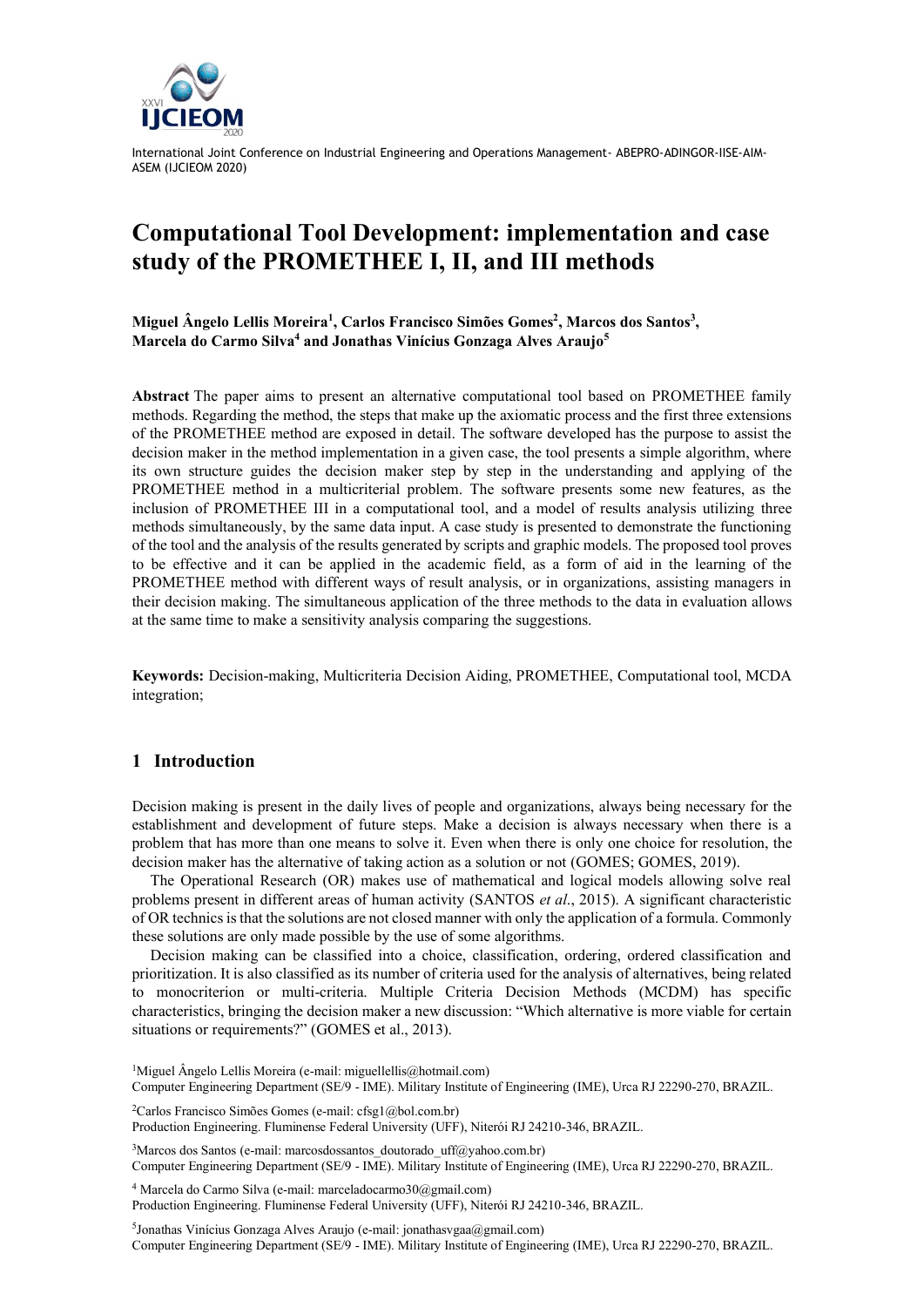

MCDM plays an important role to select the non-dominate one(s) among several feasible alternatives evaluated according to multiple criteria (SOUZA et al, 2018). In a MCDM it is necessary that the modelling allows the subjectivity of the evaluation, where the fundamental problem of multicriteria analysis is the association the preference relations (subjectivity) between the criteria in the decision process (CARDOSO et al., 2009).

MCDM can be understood as techniques that enable the structuring and analysis of complex evaluation problems in a transparent manner, with the introduction of quantitative and qualitative criteria, in specific cases, with trade-offs between them. These methods allow organizations to structure a decision-making process, considering various aspects of evaluation, such as technical, socioeconomic and environmental at operational and strategic levels for decision making (GRECO; FIGUEIRA; EHRGOTT, 2016).

The applications present in MCDM have techniques that seek to make more assertive viable, solve problems through mathematical modelling, helping the decision maker in solving problems in which there may be goals to be met simultaneously. It is noteworthy that the methods present in the MCDM do not aim to present to the decision maker a definitive solution to solve the problem but to support the decision process meeting the requested constraints, within an analyzed context (ALMEIDA *et al*., 2015).

There are a large number of MCDM methods, so none designed to solve all kinds of decision problems, but rather to support the decision maker in a specific problem (WATRÓBSKI and JANKOWSKI, 2015). Among the many methods of multicriteria analysis present in the academic field, the main ones are the methods of the American (compensatory) and French (non-compensatory) schools. In the first case there is the AHP (Analytic Hierarchy Process), MAUT (Multi-attribute Utility Theory and TOPSIS (Technique for Order of Preference by Similarity to Ideal Solution). Related to the French school are the family of methods ELECTRE (Elimination and Choice Expressing Reality) and PROMETHEE (Preference Ranking Organization Method for Enrichment Evaluations), operating in the ranking, classification, and selection of alternatives.

Application of information systems enables companies to make better decisions on a day-by-day basis, supporting the process evaluation and allowing the organizations having a better view of the problem (ISHIKIRIYAMA; MIRO; GOMES, 2015). Technological support allows a better decision analysis and the use of information systems enables generating knowledge to innovation and problem-solving (PEREIRA *et al*., 2015).

Computational tools become facilitators for multicriteria decision analysis. Because they are complex mathematical models, the technological support enables the decision maker to implement the AMD methods, once the user has enough to understand their problem and have knowledge of the data to be requested throughout the decision process (ISHIZAKA; NEMERY, 2013).

#### *1.1 Questions and Objectives*

The paper aims to present a new computational tool based on three variants of PROMETHEE family methods, all the process is made in an integrated way with the three different evaluation formats. The implementation of a methodology that simultaneously uses the three methods, based on the data of the decision maker, will allow the decision maker to make a sensitivity analysis comparing the results, providing greater security for the final decision.

After the introduction of the study, section 2 will expose the concepts, available software, and the axiomatic structure of PROMETHEE I, II, and III methods. Section 3 is intended for the presentation of the proposal alternative software based on the method along with a demonstration of implementation by a case study. Section 4 concludes the research findings indicating the main gains of the platform.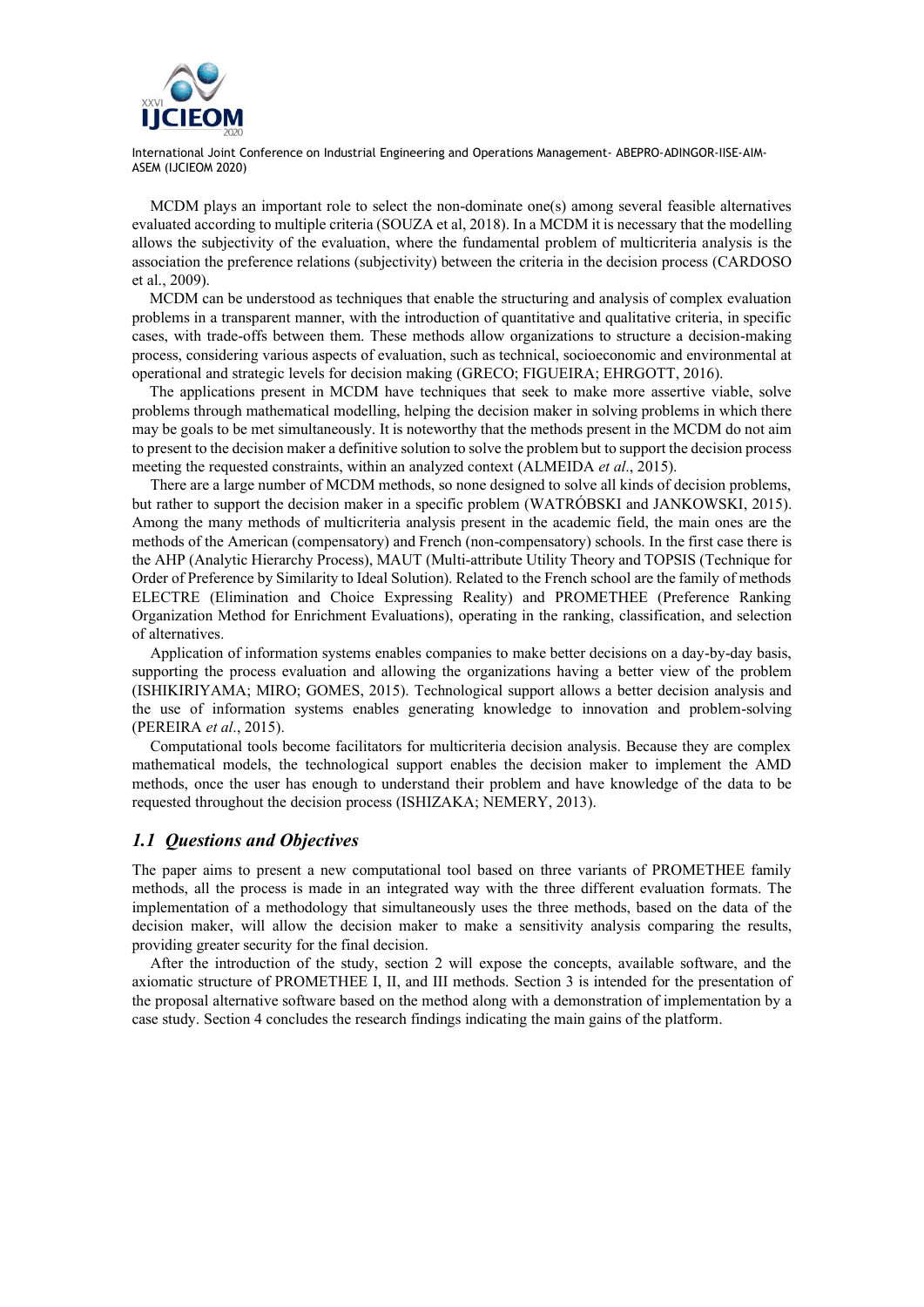

#### **2 PROMETHEE method**

The multicriteria methods of the PROMETHEE family, proposed by Brans, Vincke, and Mareschal (1984), aims to construct a valued outranking relation in decision problems (BRANS and SMET, 2016). For Brans, Vincke and Mareschal (1986), state that the main characteristic of the PROMETHEE method is simplicity, clarity, and stability, where the notion of a generalized criterion is used to construct the outranking. The method establishes a preference structure between the alternatives, having a preference function for each criterion (BRANS; MARESCHAL, 2005).

In the literature, the first three variants of the modelling are: PROMETHEE I – Partial pre-ordering, resulting of a possible incomparability relation between the alternatives; PROMETHEE II – Total preordering between alternatives, intended to outranking analysis; PROMETHEE III - complete pre-ordering, with amplification of the notion of indifference.

## *2.1 PROMETHEE software*

In search of expanding applications, enabling a trivial implementation of the methods to a given case, and consolidate the modelling, researchers and companies have been developing a significant amount of MCDM software, allowing users to structure, evaluate and obtain a favorable solution to their decision problems (ISHIZAKA; NEMERY, 2013).

In the past years it was developed some computational platforms related to the method. PROMETHEE observes preferences and computes them in the software; illustrations support the results to obtain a better perspective of all the preferences, for example, if a cluster is formed by the alternatives e.g. (GAIA, 1990).

As present Brans and Smet (2016), in 2010 it was released the third generation of PROMETHEE based software, named D-SIGHT, which has preceded by DECISION LAB and PROMCALC platforms. The software is based on visual interactive tools, assisting the decision maker in the implementation of PROMETHEE I and PROMETHEE II methods and enabling a group evaluation as well.

# *2.2 PROMETHEE functionality*

Considering A, a set of alternatives, for each ai  $\in A$ ,  $i = 1, ..., n$ ,  $f_j(a_i)$  will be an evaluation of that alternative according to the criterion j,  $j = 1$ , ... k. Comparing the alternatives  $a_1$  and  $a_2$  of set A, the function  $P_j(a_1, a_2) = P(x) = P[f(a_1) - f(a_2)]$  represents the degree of preference of all in relation to a2 according to the criterion j. When the criterion needs to be maximized, uses  $x = f(a_1) - f(a_2)$  to define a preference function. If it is necessary to minimize the criterion,  $x = f(a_2) - f(a_1)$  is used as preference function.

Six types of preference functions have been proposed to normalize the values obtained from the differences between the alternatives. The functions have parameters strict preference (*P*) and indifference (q). For more detail about the application, please consult (Brans *et al*., 1986).

## *2.3 PROMETHEE I*

Using the positive outranking flows  $(1)$ , characterized by the dominance level of  $a_1$  over all other alternatives of the set, and the negative outranking flows (2), representing the dominance level of all alternatives over  $a_1$ , it is possible to obtain a partial pre-ordering evaluation, where:

$$
\Phi^+(a_1) = \frac{1}{n-1} \sum_{x \in A}^n \pi(a_1, x) \tag{1}
$$

$$
\Phi^{-}(a_1) = \frac{1}{n-1} \cdot \sum_{x \in A}^{n} \pi(x, a_1)
$$
\n(2)

- $a_1$  is preferable to  $a_2$  ( $a_1Pa_2$ ) if  $\Phi^+(a_1) > \Phi^+(a_2)$  and  $\Phi^-(a_1) < \Phi^-(a_2)$  $\Phi^+(a_1) = \Phi^+(a_2)$  and  $\Phi^-(a_1) < \Phi^-(a_2)$  $\Phi^+(a_1) > \Phi^+(a_2)$  and  $\Phi^-(a_1) = \Phi^-(a_2)$
- $a_1$  is indifferent to  $a_2$  ( $a_1Ia_2$ ) if  $) = \Phi^+(a_2)$  and  $\Phi^-(a_1) = \Phi^-(a_2)$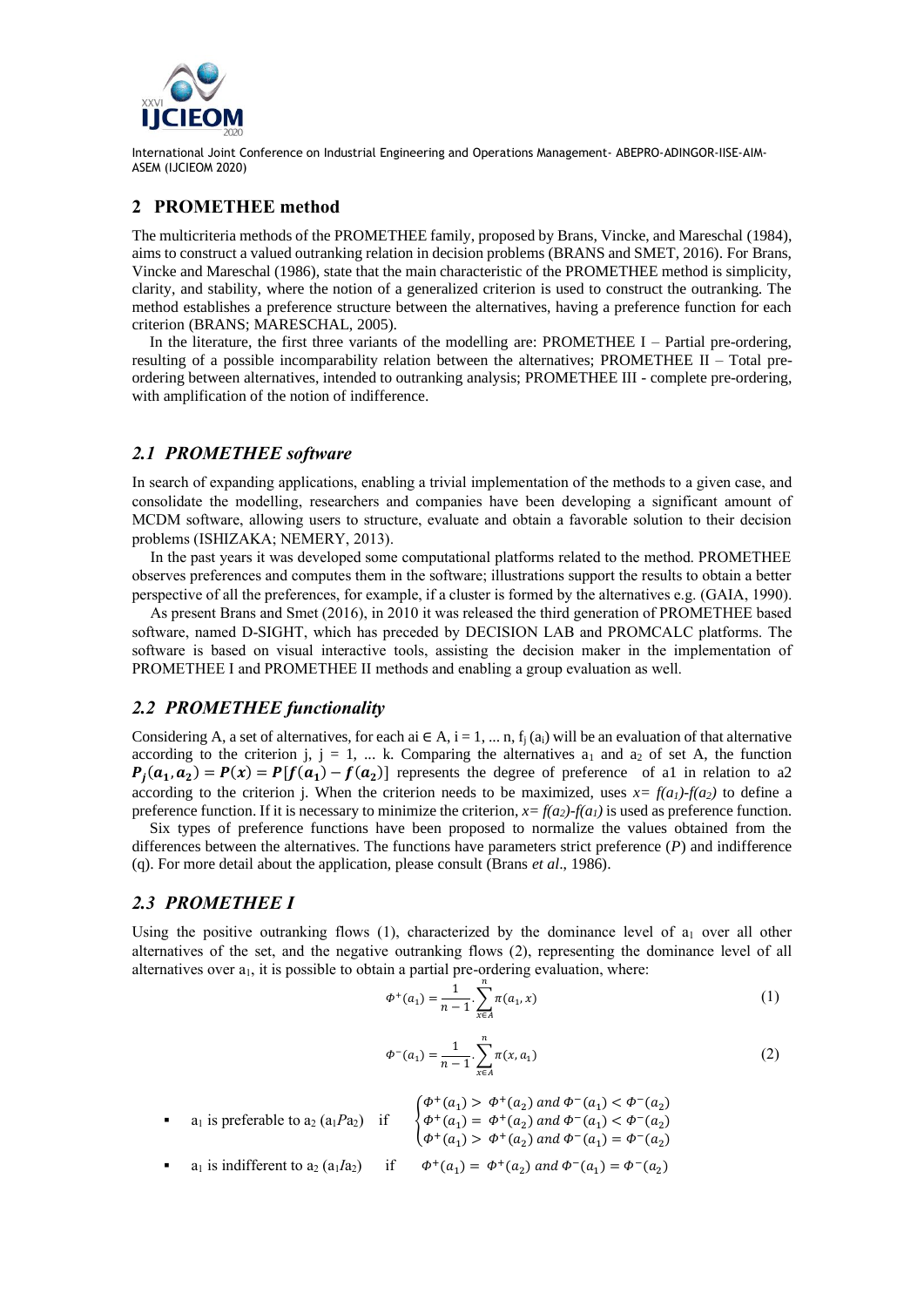

■ a<sub>1</sub> is incompatible to a<sub>2</sub> (a<sub>1</sub> $Ra_2$ ) if  $\begin{cases} \phi^+(a_1) > \phi^+(a_2) \text{ and } \phi^-(a_1) > \phi^-(a_2) \\ \phi^+(a_1) > \phi^+(a_2) \text{ and } \phi^-(a_1) > \phi^-(a_2) \end{cases}$  $\Phi^+(a_1) < \Phi^+(a_2)$  and  $\Phi^-(a_1) < \Phi^-(a_2)$ 

# *2.4 PROMETHEE II*

The second variant of the method consists of the using of preference (*P*) and indifference (*I*) relations, utilizing the net outranking flows obtained by the equation (3), enabling a total pre-ordering evaluation.

$$
\Phi(a_1) = \Phi^+(a_1) - \Phi^-(a_1)
$$
\n
$$
\bullet \quad a_1 \text{ is preferable to } a_2 \left( a_1 Pa_2 \right) \quad \text{if} \quad \Phi(a_1) > \Phi(a_2) \tag{3}
$$

**a** a<sub>1</sub> is indifferent to  $a_2$  ( $a_1Ia_2$ ) if  $) = \Phi(a_2)$ 

#### *2.5 PROMETHEE III*

As presented by Tzeng e Huang (2011), based on the ratios of PROMETHEE methods I and II, the third method associates for each alternative an interval  $[x(a_l), y(a_l)]$ , defining a total pre-ordering of intervals  $(4).$ 

$$
\begin{cases} x_{a_1} = \overline{\Phi}(a_1) - \alpha \sigma_{a_1} \\ y_{a_1} = \overline{\Phi}(a_1) + \alpha \sigma_{a_1} \end{cases}
$$
 (4)

- $a_1$  is preferable to  $a_2$  ( $a_1 Pa_2$ ) if  $x_{a_1} > y_{a_2}$
- **a** a<sub>1</sub> is indifferent to a<sub>2</sub> (a<sub>1</sub>/a<sub>2</sub>) if  $x_{a_1} \leq y_{a_2}$  and  $x_{a_2} \leq y_{a_1}$

# **3 Software PROMETHEE\_I\_II\_III**

The proposed tool was developed in Python 3.7, due to the flexibility offered by the language, enabling a clear and organized algorithm. The code has a simple structure for the user, guiding the decision maker in the steps of entering data presents in the axiomatic structure of PROMETHEE methods.

The present software does not intend to replace the existing computational tools based on PROMETHEE, although the new application brings gains for a decision assessment, such as the addition of the PROMETHEEE III method in the evaluation and the integrated assessment of the three methods in a single software, generating a sensitivity analysis to the decision maker. The proposed platform shows other perspective to develop the coverage of PROMETHEE method, supporting scientific studies, business issues; according to elapsing of technology development.

## *3.1 Case Study and Software Application*

As an example of application of the new platform, it is presented a case study regarding the choice of an Enterprise Resource Planning (ERP) software. In the scenario of the case (table 1), are analyzed five alternatives under four criteria. The price criterion is represented by the respective values to the acquisition of each software, the values are in thousands of dollars and this criterion must be minimized. The values of complexity are registered in a range from 1 to 10, as lower is the value, less complex is the software and it must be minimized. The security of each software is evaluated in a range from 1 to 4, as higher the value, more reliable will be, this criterion must be maximized. The last criterion is the performance, the values are respective to the number of transactions per hour allowed in each ERP and must be maximized.

| Criteria    | <b>SARP</b> | <b>ORAC</b> | <b>TOTS</b> | MICRO | <b>IBRP</b> | function |
|-------------|-------------|-------------|-------------|-------|-------------|----------|
| Price       |             | 29          | 38          | 24    | 25.5        | min      |
| Complexity  | 7.5         |             | 8.5         | о     |             | min      |
| Security    |             |             |             |       |             | max      |
| Performance | 50          | 10          | 90          |       | 85          | max      |

#### **Table 1.** Evaluation Matrix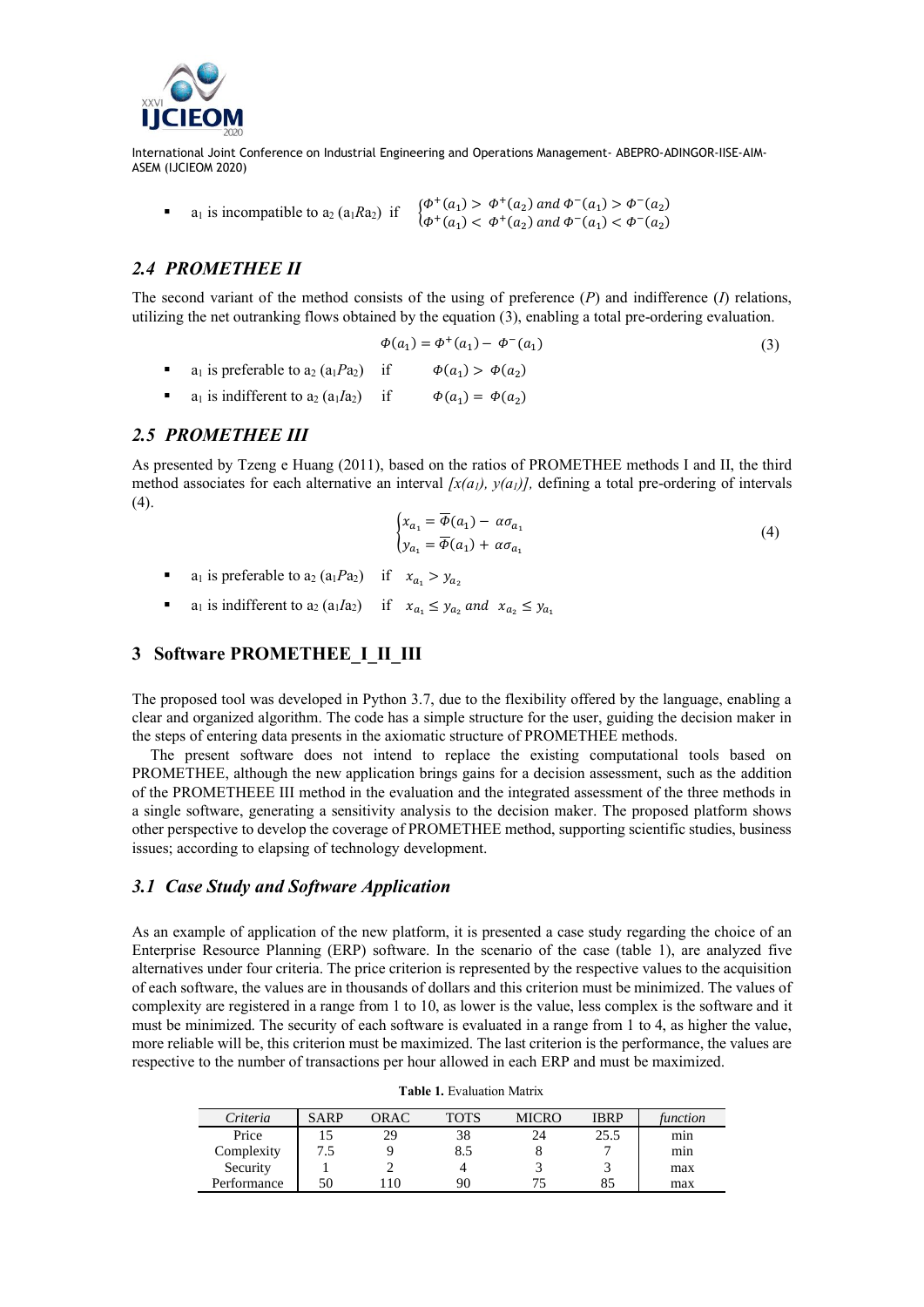

In the first step, is required to the user the number of alternatives and criteria that will be evaluated, and the names of each one. Following the procedure, it is necessary for the user defines which criterion must be maximized or minimized. Following this logic, for each criterion, the decision maker should specify the function, typing "max" to maximization function or "min" to minimization. After specifying the comparison functions, it is shown a matrix (Alternative x Alternative) to each criterion. The matrices are exposed to the resulting comparison between each pair of alternatives as presented in figure 1.

| Entering maximization or minimization functions for each |  | Comparison Matrix for Each Criterion.                                                                                                                                                                                    |  |  |
|----------------------------------------------------------|--|--------------------------------------------------------------------------------------------------------------------------------------------------------------------------------------------------------------------------|--|--|
| Enter "min" or "max" for (Price<br>) : min               |  | Criterion Matrix (Price)<br>$[0.0]$ $[14.0]$ $[23.0]$ $[9.0]$ $[10.5]$<br>$[-14.0]$   0.0   0.0   -5.0   -3.5                                                                                                            |  |  |
| Enter "min" or "max" for (Complexity):min                |  | $[-23.0]$ [-9.0][ 0.0][-14.0][-12.5]<br>$[-9.0]$ $[5.0]$ $[14.0]$ $[0.0]$ $[1.5]$<br>$[-10.5]$ [ 3.5 ][12.5 ][-1.5 ][ 0.0 ]                                                                                              |  |  |
| Enter "min" or "max" for ( Security ):max                |  | Criterion Matrix (Complexity)                                                                                                                                                                                            |  |  |
| Enter "min" or "max" for (Performanc):max                |  | $[0.0]$ $[1.5]$ $[1.0]$ $[0.5]$ $[-0.5]$<br>$[-1.5]$ $[0.0]$ $[-0.5]$ $[-1.0]$ $[-2.0]$<br>$[-1.0]$ $[0.5]$ $[0.0]$ $[-0.5]$ $[0.1.5]$<br>$[-0.5]$   1.0   0.5   0.0   -1.0  <br>$[0.5]$ $[2.0]$ $[1.5]$ $[1.0]$ $[0.0]$ |  |  |

Fig. 1. Comparative evaluation between alternatives (Software PROMETHEE I\_II\_III)

The next step is intended to obtain the values normalized. Each function has itsrespective characteristics and evaluation parameters. In the given case, for all criteria it was utilized the linear function V-SHAPE I, defining the parameters of indifference (*q*) and preference (*p*), as follows: price,  $q=2$  and  $p=5$ ; Complexity,  $q=0.5$  and  $p=1$ ; Security,  $q=1$  e  $p=2$ ; performance,  $q=10$  and  $p=20$ . Regarding this step, the system shows the six preference functions of the PROMETHEE method, along with the parameters that will be requested. Figure 2 exposes the interface to set the types of function along with the normalized matrices.



Fig. 2. Normalization of alternatives (Software PROMETHEE I\_II\_III)

The following step (figure 3) is intended to the setting of weights to the normalized values if it is the same importance to all criteria, only is necessary type "i", otherwise type "p" to set the weighted values. For each criterion is requested a value that must be between 0.01 and 1.

With all data entered, the system shows a matrix with the averages of the values obtained after the application of the weights. Following the method, by these values, will be obtained the positive, negative and net outranking flows to each alternative in the set of evaluation as is presented in figure 3.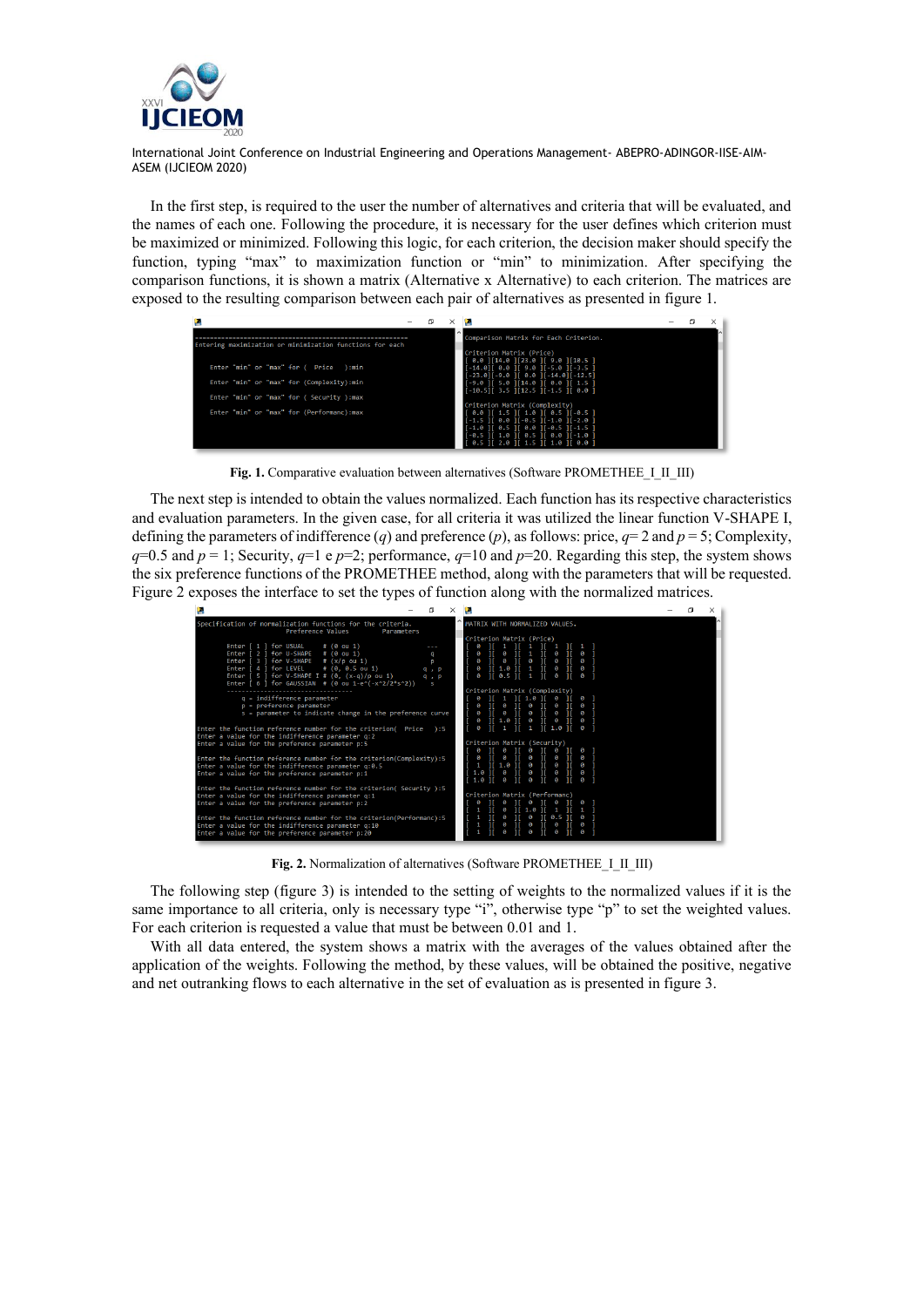



Fig. 3. Weights and Flows (Software PROMETHEE I II III).

The PROMETHEE I method is obtained by the positive and negative outranking flows. In the software, for each alternative, it is presented a preference relation of this one as the other from the set (figure 4). In the given case it is possible to recognize that the alternative with the best performance is the IBRP software, obtaining a total preference as the other alternatives. In the evaluation, the SARP alternative obtained the worst performance, being classified as not preferable regarding all alternatives from the set.

|                                                                                                                                                              |  | Evaluation of the alternative (TOTS ):                                         |  | $\wedge$ |
|--------------------------------------------------------------------------------------------------------------------------------------------------------------|--|--------------------------------------------------------------------------------|--|----------|
| --------------- PROMETHEE T ---------------                                                                                                                  |  | (TOTS ) is incompatible to (SARP ).                                            |  |          |
|                                                                                                                                                              |  | (TOTS ) is not preferable to (ORAC ).<br>(TOTS ) is not preferable to (MICRO). |  |          |
| Follows the evaluations for each specific case.                                                                                                              |  | (TOTS ) is not preferable to (IBRP ).                                          |  |          |
| PREFERENCE, INDIFFERENCE and INCOMPATIBILITY.                                                                                                                |  | Evaluation of the alternative (MICRO):                                         |  |          |
| Evaluation of the alternative (SARP):                                                                                                                        |  | (MICRO)<br>is preferable to (SARP ).<br>(MICRO)<br>is incompatible to (ORAC).  |  |          |
| (SARP ) is not preferable to (ORAC ).<br>is incompatible to (TOTS ).<br>(SARP)                                                                               |  | (MICRO)<br>is preferable to (TOTS ).<br>(MICRO) is not preferable to (IBRP).   |  |          |
| is not preferable to (MICRO).<br>(SARP)<br>(SARP ) is not preferable to (IBRP ).                                                                             |  | Evaluation of the alternative (IBRP ):                                         |  |          |
| Evaluation of the alternative (ORAC ):                                                                                                                       |  | IBRP )<br>is preferable to (SARP).<br>is preferable to (ORAC ).<br>(IBRP)      |  |          |
| (ORAC)<br>is preferable to (SARP ).<br>(ORAC)<br>is preferable to (TOTS ).<br>(ORAC<br>is incompatible to (MICRO).<br>is not preferable to (IBRP ).<br>(ORAC |  | is preferable to (TOTS ).<br>(IBRP)<br>is preferable to (MICRO).<br>(TRRP)     |  |          |

Fig. 4. Evaluation PROMETHEE I (Software PROMETHEE I\_II\_III)

The analysis of PROMETHEE II, it is enabled by the net outranking flows to each alternative. The result is displayed following the logic of the method, ordering from the more favorable alternative to the less favorable to be selected. In this evaluation is possible to recognize that the alternative IBRP keeps obtaining the best performance, presenting the result of greater net flow, as it is possible to see in figure 5.

|                                            |  | $\wedge$ |
|--------------------------------------------|--|----------|
| ------------- PROMETHEE II --------------- |  |          |
|                                            |  |          |
| Ordering of best alternatives for flows:   |  |          |
| $TRRP = 0.25$<br>$MICRO = 0.088$           |  |          |
| $ORAC = 0.0$<br>$TOTS = -0.113$            |  |          |
| $SARP = -0.225$                            |  |          |

Fig. 5. Evaluation PROMETHEE II (Software PROMETHEE I\_II\_III)

The PROMETHEE III evaluation is the third analysis format of the software. Using the sample of net flows in the respective case, it was obtained a standard error of 0.082, generating the lower (*x*) and upper (*y*) limits for each alternative. As presented in figure 6 for each alternative is presented it preference relation regarding other options from the set. In the previous evaluation, the IBRP outranked the MICRO, however, utilizing the evaluation by intervals, both options became indifferent, as they presented a cross between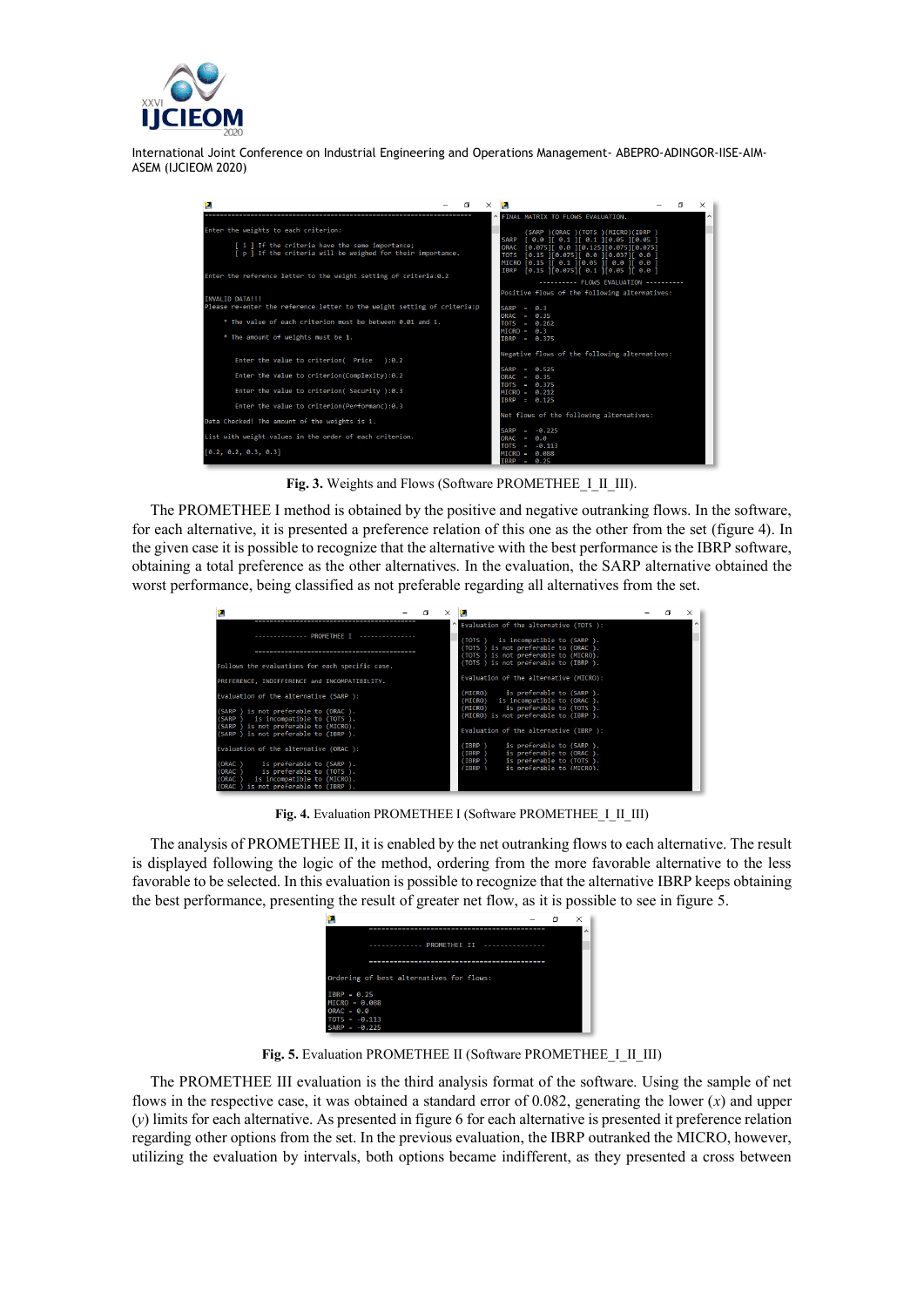

their intervals. Although, due to the non-transitivity rule between the particular relationships, the IBRP remains preferable to SARP, ORAC and TOTS.

| q                                                                                         | m | $\times$ | O.                                     |  | × |
|-------------------------------------------------------------------------------------------|---|----------|----------------------------------------|--|---|
|                                                                                           |   |          | Evaluation of the alternative (TOTS):  |  |   |
|                                                                                           |   |          | (TOTS) is indifferent to (SARP).       |  |   |
|                                                                                           |   |          | (TOTS) is indifferent to (ORAC).       |  |   |
| With a error of (0.082)<br>Follows the lower and upper limit values for each alternative. |   |          | (TOTS) is not preferable to (MICRO).   |  |   |
| $(SARP)$ >> X = -0.307 / Y = -0.143<br>(ORAC) >> X = $-0.082$ / Y = 0.082                 |   |          | (TOTS) is not preferable to (IBRP).    |  |   |
| $(TOTS)$ >> X = -0.195 / Y = -0.031<br>$(MICRO)$ >> X = 0.006 / Y = 0.17                  |   |          | Evaluation of the alternative (MICRO): |  |   |
| (IBRP ) >> X = 0.168 / Y = 0.332                                                          |   |          | (MICRO) is preferable to (SARP).       |  |   |
| Evaluation of the alternative (SARP):                                                     |   |          | (MICRO) is indifferent to (ORAC).      |  |   |
| (SARP) is not preferable to (ORAC)                                                        |   |          | (MICRO) is preferable to (TOTS).       |  |   |
| (SARP) is indifferent to (TOTS)                                                           |   |          | (MICRO) is indifferent to (IBRP).      |  |   |
| (SARP) is not preferable to (MICRO)                                                       |   |          |                                        |  |   |
| (SARP) is not preferable to (IBRP)                                                        |   |          | Evaluation of the alternative (IBRP):  |  |   |
|                                                                                           |   |          | (IBRP) is preferable to (SARP).        |  |   |
| Evaluation of the alternative (ORAC):                                                     |   |          | (IBRP) is preferable to (ORAC).        |  |   |
| (ORAC) is preferable to (SARP).                                                           |   |          | (IBRP) is preferable to (TOTS).        |  |   |
| (ORAC) is indifferent to (TOTS).                                                          |   |          | (IBRP) is indifferent to (MICRO).      |  |   |
| (ORAC) is indifferent to (MICRO).                                                         |   |          |                                        |  |   |
| (ORAC) is not preferable to (IBRP).                                                       |   |          |                                        |  |   |

Fig. 6. Evaluation PROMETHEE III (Software PROMETHEE I II III)

In the search for bringing a robust analysis, the proposed algorithm enables a graphical analysis of the result (figure 7). The charts displayed were adapted by the Matplotlib library, exclusive from python. The library allows adapting simple chart models, as a line chart, to a graphical analysis that represents the partial and total pre-ordering from PROMETHEE methods.

The presentation of three graphics displaying the results in different models of evaluation enables the decision maker to has a sensitivity analysis of the case, by the moment that it is possible to have an evaluation of three forms, respective to each method, simultaneously. The image of charts generated by the software can be saved in the user's device for future analysis.



Fig. 7. Evaluations charts (Software PROMETHEE I\_II\_III)

In this model of analysis, the representation of results is clearer. In the first chart is possible to recognize that the alternative IBRP has the largest positive outranking flow and the smallest negative flow, by the moment that it line crosses all lines respective to each alternative from the set. In the second chart, PROMETHEE II, it is simpler to analyze, only verifying how higher is the alternative position, the better performance it represents. Regarding the last evaluation, it is clearer the representation of lower and upper limits of each alternative, enabling to evaluate how better each ERP software is rated regarding the other from the set.

The software can be downloaded by the link: https://lableggo.org/softwares/